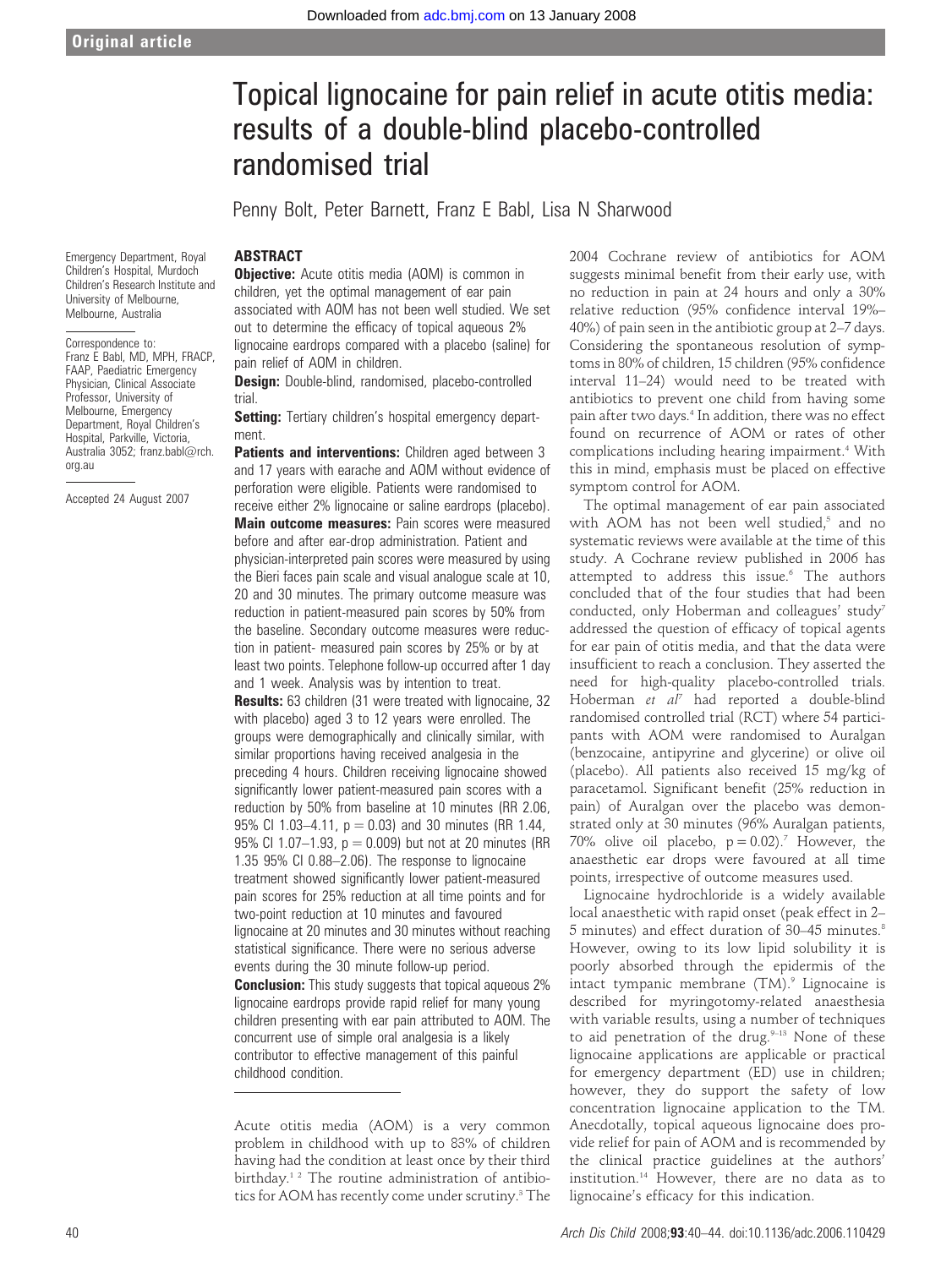We sought to investigate the efficacy of aqueous 2% lignocaine ear drops for relief of pain associated with AOM, in a double-blind, randomised, placebo-controlled trial. Primary outcome measure was a drop in patient-measured pain scores by 50% from the baseline. Secondary outcome measures were a drop in pain scores by 25% or by at least two points and rates of adverse events. If effective, aqueous lignocaine, an easily available and stable preparation, would be a valuable adjunct to the management of children's ear pain associated with AOM.

#### **METHODS**

## Setting and study population

The study was conducted at an Australian children's hospital ED. Patients were enrolled between October 2003 and July 2004 using a convenience sample of ED presentations. Children aged between 3 and 17 years who presented to the ED with ear pain of less than 3 days' duration and evidence of AOM were identified at triage for enrollment. All triage nurses had appropriate education regarding the study. Patient enrollment was supervised by a single researcher (P Bolt). AOM was defined clinically as a TM with erythema, dullness and bulging appearance. Children were excluded from the study if they had evidence of TM perforation, a ventilation tube in situ, allergy to local anaesthetic or paracetamol, epilepsy, liver, renal or cardiac disease. Preceding oral analgesic was not a criterion for exclusion; however, details of medication use were collected. If the patient had not received analgesia in the preceding 4 hours, they were offered 15 mg/kg paracetamol. Written information about the study was given to parents and to older patients and written parental consent was obtained.

The study was approved by the hospital ethics committee and the Australian Therapeutic Goods Administration Clinical Trial Notification drugs scheme.

#### Study design

This study was a randomised, placebo-controlled trial. Patients and parents, those administering ear drops and those assessing ear pain were blinded to group assignment. All enrolled patients were randomly assigned to receive either 2% aqueous lignocaine or normal saline (placebo) ear drops. Both solutions were colourless and odourless, presented in identical 2 ml dropper bottles. The drops were randomised in blocks of 10. Three drops of study solution were instilled in the painful ear while the child lay with that ear upward for 5 minutes. If the ear pain was bilateral, the most painful ear was treated first.

Ear pain was initially measured at triage before enrollment, then during the study period at baseline (T0), ten (T10), twenty (T20) and thirty (T30) minutes by the patient and at T0 and T30 by the treating physician. Ear pain was measured using a faces pain scale for patients up to 6 years of age (Bieri Faces Pain Scale-Revised)<sup>15–17</sup> and a visual analogue scale (VAS; score  $0-10$ ) for use by staff and patients 7 years and upwards. Patients and parents were read written instructions and staff had been trained in the use of these pain scales. Physicians were aware of patient scores.

Further oral analgesia was offered between 10 (T10) and 30 minutes (T30) of the study period at the discretion of the treating doctor. Any analgesia given in hospital was recorded. The study ear drops were taken home with instructions prescribing three drops for ear soreness, up to 3 hourly for 24 hours only and to cease use if ear discharge occurred. Prescription of additional oral antibiotics was at the discretion of the treating physician. Follow-up phone calls were made the

next day and at 1 week to determine clinical course, adverse events and medication use.

#### Statistical analysis

An indicative power calculation was based on comparison of groups at 30 minutes. We considered a 50% reduction in pain at each time point (T10, T20, T30) from the baseline pain score (T0) to be clinically significant and used this as the primary outcome measure. On the basis of the power calculations of the similar study by Hoberman et al,<sup>7</sup> we estimated that 80% of children in the lignocaine group and 40% in the placebo group would attain this reduction by 30 minutes. Using these proportions (and a two group t test with two-sided 0.05 significance level), a sample size of 28 per group for this study was calculated to give 80% probability (power) of producing a significant finding. We noted that in Hoberman's study, 56% (rather than the estimated 40%) of the placebo group patients showed 50% improvement by 30 minutes; however, it is debatable whether their placebo (olive oil) was truly inert, as commented on by the editor, DeAngelis.<sup>7 18</sup> A relative-risk analysis was used to calculate the difference in proportions of patients improving in each group. Analysis was by intention to treat.

### RESULTS

Over the 8-month study period, 63 children aged between 3 and 12 years of age were enrolled out of 72 patients who were identified as eligible at triage. Of those enrolled, 31 patients received lignocaine ear drops and 32 received saline (placebo). On the basis of an intention to treat analysis, two patients were retained in the study and analysed despite pain resolution subsequent to enrolment with a pain score of zero at T0. Both of these patients were in the placebo group. Telephone followup was achieved in 60 of 63 study participants (Figure 1).

Table 1 shows the two groups to be similar for age, sex, pain scores at T0, oral analgesia use before, during and after the study period.



Figure 1 Study profile of lignocaine ear drops for acute otitis media.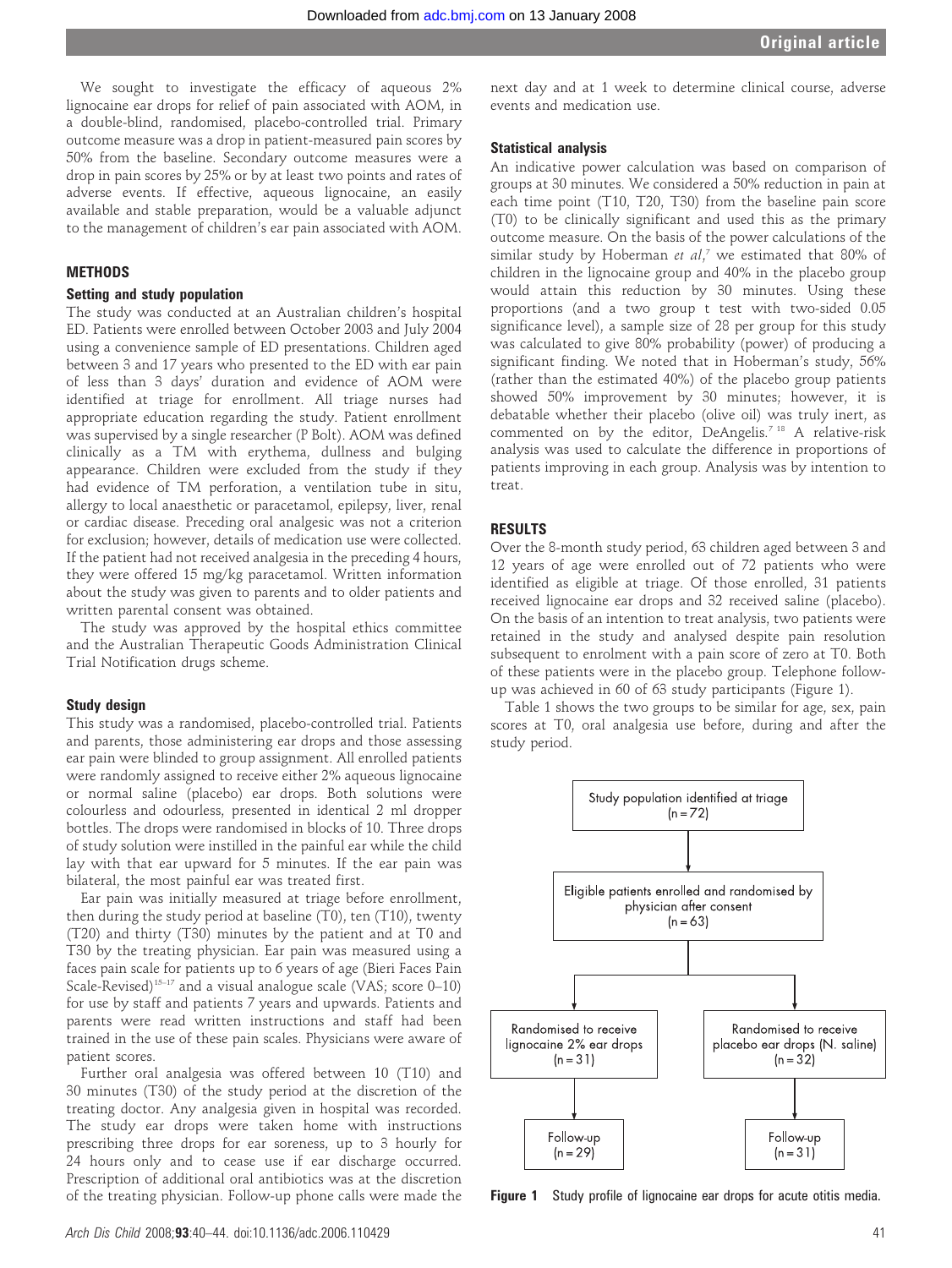| Table 1 | Demographic data and clinical details of study groups |  |
|---------|-------------------------------------------------------|--|
|---------|-------------------------------------------------------|--|

| <b>Characteristic</b>                   | Lignocaine<br>$(n = 31) n$ (%) | <b>Placebo</b><br>$(n = 32) n$ (%) |
|-----------------------------------------|--------------------------------|------------------------------------|
| Mean age (years)                        | 5.5                            | 6.2                                |
| Male                                    | 17 (55)                        | 14 (44)                            |
| Age $<$ 7 years (Bieri faces tool used) | 24 (77)                        | 22 (69)                            |
| Arrival time between 8pm and 8am        | 23 (74)                        | 23 (72)                            |
| Side of pain (unilateral: bilateral)    | 30:1                           | 32:0                               |
| Analgesia administered orally           |                                |                                    |
| No analgesia in 4 hours before TO       | 7(23)                          | 8(25)                              |
| Within 30 minutes before T0             | 6(19)                          | 5(16)                              |
| Within 4 hours before TO                | 24 (77)                        | 24 (75)                            |
| During study period (T10-T30)           | 7(23)                          | 4 (13)                             |
| After study period (before going home)  | 3(10)                          | 6(19)                              |
| Pain score at TO (mean, SD)             |                                |                                    |
| Patient-measured                        | $6.9 + 2.3$                    | $6.6 + 3.2$                        |
| Doctor-measured                         | $5.7 + 2.4$                    | $5.6 + 3.0$                        |

Figure 2 shows patient-measured pain scores in both groups over the course of the study at 10-minute intervals in a box and whisker plot (range, interquartile range and median). The primary outcome analysis demonstrated patient-measured pain scores to be significantly different between the two groups at T10 and T30 for reduction by 50% and at all time points for reduction by 25% from baseline (Table 2).  $A \ge 2$ -point reduction from baseline in patient-reported pain was significant only at T10, with trends favouring the lignocaine-treated group at later time points (Table 2). At T30, 81% (25/31) of children in the lignocaine group and 59% (19/32) in the placebo group reported minimal (pain score  $\leq 2$ ) or no pain. Although doctor-measured pain scores at T30 also favoured lignocaine for reduction by 50%, 25% and two-point reduction, these outcomes were not statistically significant. The analysis of the primary outcome measure was repeated excluding the two patients with no pain at T0 to determine their effect, if any, on these results. Significant results favouring lignocaine for a 50% reduction of patient measured pain were still achieved at T10 (RR 1.94; 95% confidence interval 0.98–3.8,  $p = 0.04$ ) and T30 (RR 1.35; 95% confidence interval  $1.02-1.78$ ,  $p = 0.02$ ).

There were no adverse events during the study period in the ED. Telephone follow-up at 1 day and 1 week was completed



Figure 2 Patient-measured pain scores in a box and whisker plot (range, interquartile range and medians) at baseline and at 10, 20 and 30 minutes for both lignocaine and placebo groups.

| <b>Table 2</b> Reduction in pain scores by 50%, 25% and reduction in pain |
|---------------------------------------------------------------------------|
| score by at least two points from baseline (T0) pain score                |

|                                                       | Lignocaine<br>$(n = 31)$<br>Yes/No (%) | <b>Saline</b><br>$(n = 32)$<br>Yes/No (%) | <b>Relative Risk</b><br>$(95%$ CI) | p-value |
|-------------------------------------------------------|----------------------------------------|-------------------------------------------|------------------------------------|---------|
| Reduction by 50% in pain<br>score from TO<br>(Yes/No) |                                        |                                           |                                    |         |
| Measured by patient                                   |                                        |                                           |                                    |         |
| T <sub>10</sub>                                       | $16/15(52)$ *                          | 8/24(25)                                  | $2.06$ $(1.03 - 4.11)$             | 0.03    |
| T <sub>20</sub>                                       | 21/10(68)                              | 16/16(50)                                 | $1.35(0.88 - 2.06)$                | 0.15    |
| T30                                                   | 28/3 (90)                              | 20/12(63)                                 | $1.44(1.07-1.93)$                  | 0.009   |
| Measured by doctor                                    |                                        |                                           |                                    |         |
| T30                                                   | 26/5(84)                               | 21/11(66)                                 | $1.27(0.95 - 1.71)$                | 0.09    |
| Reduction by 25% in pain<br>score from TO<br>(Yes/No) |                                        |                                           |                                    |         |
| Measured by patient                                   |                                        |                                           |                                    |         |
| T <sub>10</sub>                                       | $24/7$ (77) $*$                        | 14/18 (44)                                | $1.76$ $(1.14 - 2.73)$             | 0.006   |
| T <sub>20</sub>                                       | $25/6$ (81)                            | 18/14(56)                                 | $1.43(1.01 - 2.03)$                | 0.03    |
| T30                                                   | 28/3 (90)                              | 22/10(69)                                 | $1.31(1.01 - 1.70)$                | 0.03    |
| Measured by doctor                                    |                                        |                                           |                                    |         |
| T30                                                   | 28/3 (90)                              | 25/7 (78)                                 | $1.15(0.93 - 1.43)$                | 0.18    |
| Two-point pain score<br>reduction from TO<br>(Yes/No) |                                        |                                           |                                    |         |
| Measured by patient                                   |                                        |                                           |                                    |         |
| T <sub>10</sub>                                       | $23/8*$ (74)                           | 15/17(47)                                 | $1.58(1.03 - 2.41)$                | 0.026   |
| T <sub>20</sub>                                       | $25/6$ (81)                            | 19/13(59)                                 | $1.35(0.97 - 1.89)$                | 0.06    |
| T30                                                   | 28/3 (90)                              | 23/9 (72)                                 | $1.25(0.98 - 1.60)$                | 0.06    |
| Measured by doctor                                    |                                        |                                           |                                    |         |
| T30                                                   | 27/4(87)                               | 22/10(69)                                 | $1.26$ (0.96-1.65)                 | 0.07    |

\*One lignocaine patient was missing a T10 pain score and was thus assumed to have been a failure at T10.

for 60 patients, with three patients uncontactable (Figure 1). Forty of these 60 (68%) children followed up reported further ear pain the next day but only two had ear pain at 1 week. Table 3 shows the details of follow-up information. No serious side effects were evident by 1 week. Discharge from the ear was reported in five (8%) patients within 1–3 days, and all had resolved by 1 week. However, it was unclear whether the ear discharge was wax, residual drops or pus. Only one patient with ear discharge used the study drops at home (lignocaine) and all five patients had received antibiotics by 1 week, including one patient who also received otic antibiotics. There were no episodes of tinnitus or dizziness/vertigo evident while in the department. Three patients complained of 'mild dizziness' the next day, but did not require a medical practitioner; all were in the lignocaine group, two of whom used the drops (one and three times) at home. There were no complaints of tinnitus, spinning sensation or unsteady gait on follow-up questioning.

|  | <b>Table 3</b> Follow-up details of treatment groups |  |  |  |  |
|--|------------------------------------------------------|--|--|--|--|
|--|------------------------------------------------------|--|--|--|--|

| <b>Characteristic</b>                                                         | Lignocaine<br>$(n = 29) n$ (%) | <b>Placebo</b><br>$(n = 31) n$ (%) |
|-------------------------------------------------------------------------------|--------------------------------|------------------------------------|
| Ear pain the following day                                                    | 19 (66)                        | 21 (68)                            |
| Ear pain at 1 week                                                            | 1(3)                           | 1(3)                               |
| Use of study ear drops at home: once/two to<br>three times/four to five times | 5/3/2                          | 7/3/2                              |
| Oral analgesia given in the following 24 hours                                | 16 (55)                        | 9(29)                              |
| Systemic antibiotics by 1 week                                                | 13 (45)                        | 10 (32)                            |
| Otic antibiotic drops by 1 week                                               | 2(7)                           | 2(6)                               |
| Side effects: Ear discharge                                                   | 2(7)                           | 3(10)                              |
| <b>Dizziness</b>                                                              | 3(10)                          |                                    |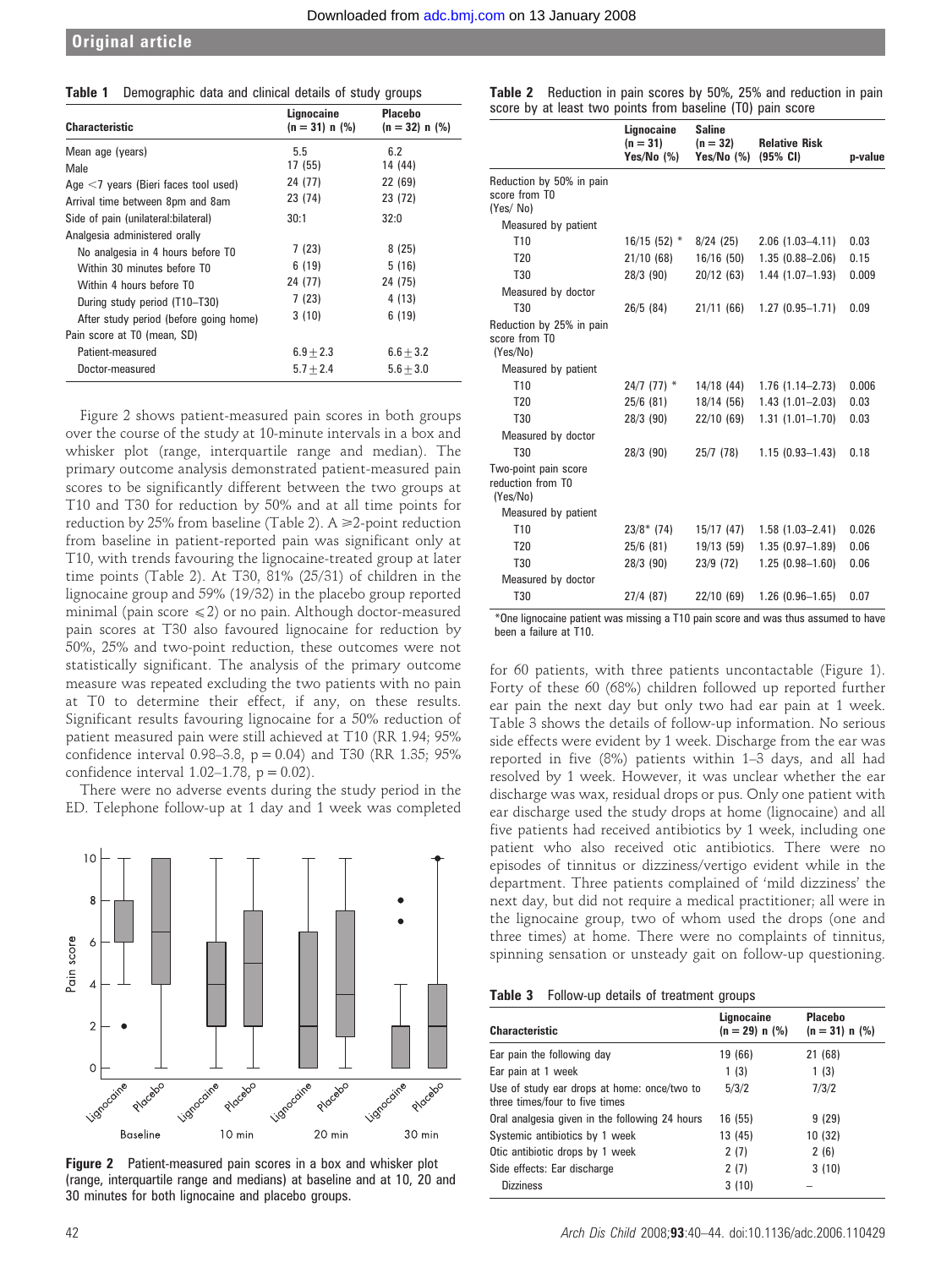Systemic antibiotics were taken by 38% of the 60 patients by 1 week and four of these patients also received topical otic antibiotics by their general practitioner (two lignocaine, two saline).

Of the 54 families who took the ear drops home, about half used them in the following 24 hours (Table 3). Of note, four children received four to five doses of study drops in the next 24 hours (two lignocaine, two saline); however, none of these patients reported any discharge, ear pain at 1 week nor did they require topical otic antibiotics.

### **DISCUSSION**

This is the first reported trial using aqueous lignocaine ear drops to relieve the pain of AOM. The results suggest this treatment to be effective in relieving the ear pain associated with AOM in young children. A significant benefit using lignocaine was demonstrated 10 minutes and 30 minutes after application, measured as a 50% reduction in pain scores from the baseline. At all time points after application, more children who received lignocaine reported a 25% reduction in pain scores from baseline than with the placebo. Although our analysis did not control for concurrent analgesic administration within 4 hours before T0 this was similar in both groups (77% lignocaine, 75% placebo). These data suggest the concurrent administration of simple oral analgesia to be an effective component in the management of AOM associated ear pain, given the overall improvement (50% pain reduction from baseline) seen in both groups at 30 minutes (90% lignocaine, 63% placebo).

Although aqueous lignocaine has previously been shown to be ineffective on un-inflamed squamous epithelium, including the external TM,<sup>19</sup> the fact that an altered epithelium in other settings, such as napkin rash<sup>8</sup> and under occlusive dressings,<sup>20</sup> has demonstrated increased uptake of the drug may give good reason to explain the greater effectiveness to the TM when it is inflamed.

Most children presenting with ear pain in both groups of our study demonstrated rapid improvement in their pain. After 30 minutes, the majority of children in our study reported minimal (pain score  $\lt = 2$ ) or no ear pain regardless of which ear drops were used (lignocaine 81%, placebo 59%). This rapid improvement regardless of intervention is consistent with findings in other studies of topical analgesic ear drops<sup>6 7 21 22</sup> and has been interpreted as possibly owing to the natural course of the illness, the placebo effect of being in a clinical setting or the soothing effect of any liquid on the inflamed TM.<sup>6</sup> An interpretation of our results is the adjunctive effect of simple oral analgesia that reduces acute ear pain associated with AOM. However, it remains evident that over and above concurrent analgesic administration, pain reduction is improved using lignocaine otic drops. The Cochrane review considering antibiotic use in AOM<sup>4</sup> also found that two-thirds of children were pain-free by 24 hours regardless of antibiotic use and that 80% had recovered spontaneously without antibiotics by 2– 7 days. Van Buchem et al (4,860 children) also reported over 90% spontaneous recovery of AOM in children within a few days without treatment.<sup>25</sup> Thirty-eight percent of children in our study had received antibiotics by 1 week. This is substantially less than the 98% prescribing rate found by Froom et al in their 1990 International Primary Care Network report<sup>24</sup> and recent data from our ED.25

Our findings of a relatively high rate of ear discharge (8%) compared with data by van Buchem et  $al^{23}$  are difficult to interpret. Some discharge may represent perforation of the TM;

## What is already known on this topic

- $\triangleright$  Data suggest only minimal benefit of early antibiotic administration for acute otitis media.
- $\triangleright$  Data on optimal symptom management in acute otitis media are limited.

### What this study adds

 $\blacktriangleright$  Lignocaine ear drops provide rapid pain relief for children with acute otitis media.

however, it could also represent discharge of study ear drops or of dissolved wax.

The study population represents a convenience sample. An analysis of the ED database identified a further 179 patients (mean age 6.5 years) who were potentially eligible with diagnosis of AOM but were not approached for enrollment. Limitations to this study also include the variability of preceding analgesia and the additional analgesia given during the study period; however, no children received further medication until 10 minutes after the ear drops were administered. At the time, we felt that it was unethical to withhold simple analgesic therapy as the current standard of care for pain in the ED. In retrospect, it would have been better to exclude patients with prior analgesic use. The accurate measurement of pain in young children is problematic and the direct comparison between two different pain scales is potentially flawed, but the Bieri Faces Pain Scale-Revised<sup>16</sup> has been shown to correlate with VAS.<sup>17</sup> Physicians were aware of patient scores and might have inadvertently approximated patient scores.

#### CONCLUSIONS

This study suggests that aqueous 2% lignocaine eardrops provide rapid relief for many young children presenting with ear pain attributed to AOM. The concurrent use of simple oral analgesia is a likely contributor to effective pain management.

Further studies might use longer acting or more lipid-soluble local anaesthetics. AOM will continue to be a common and distressing problem in childhood but is mostly a self-limited condition. Emphasis must therefore remain on effective and safe symptom control.

Acknowledgements: We thank patients, parents and ED staff for participating in this study. We thank Dr Susan Donath, Clinical Epidemiology and Biostatistics Unit, Murdoch Children's Research Institute for statistical advice. We acknowledge grant support from the Murdoch Children's Research Institute and the Victor Smorgon Charitable Fund, Melbourne, Australia.

Competing interests: None.

#### REFERENCES

- 1. **Teele DW,** Klein JO, Rosner B. Epidemiology of otitis media during the first seven years of life in children in greater Boston: a prospective, cohort study. J Infect Dis 1989;160:83–94.
- Arnold J. Otitis media and it's Complications. In: Nelson W, Behrman R, Kliegman R, Arvin A, editors. Nelson Textbook of Pediatrics. 15th ed. Philadelphia: Saunders, 1996:1814–24.
- 3. Del Mar C, Glasziou P. A child with earache. Are antibiotics the best treatment? Austr Fam Physician 2002;31:141-4.
- Glasziou PP, Del Mar CB, Sanders SL, et al. Antibiotics for acute otitis media in children. Cochrane Database Syst Rev 2004:CD000219.
- 5. Berman S. Otitis media in children. N Engl J Med 1995;332:1560-5.